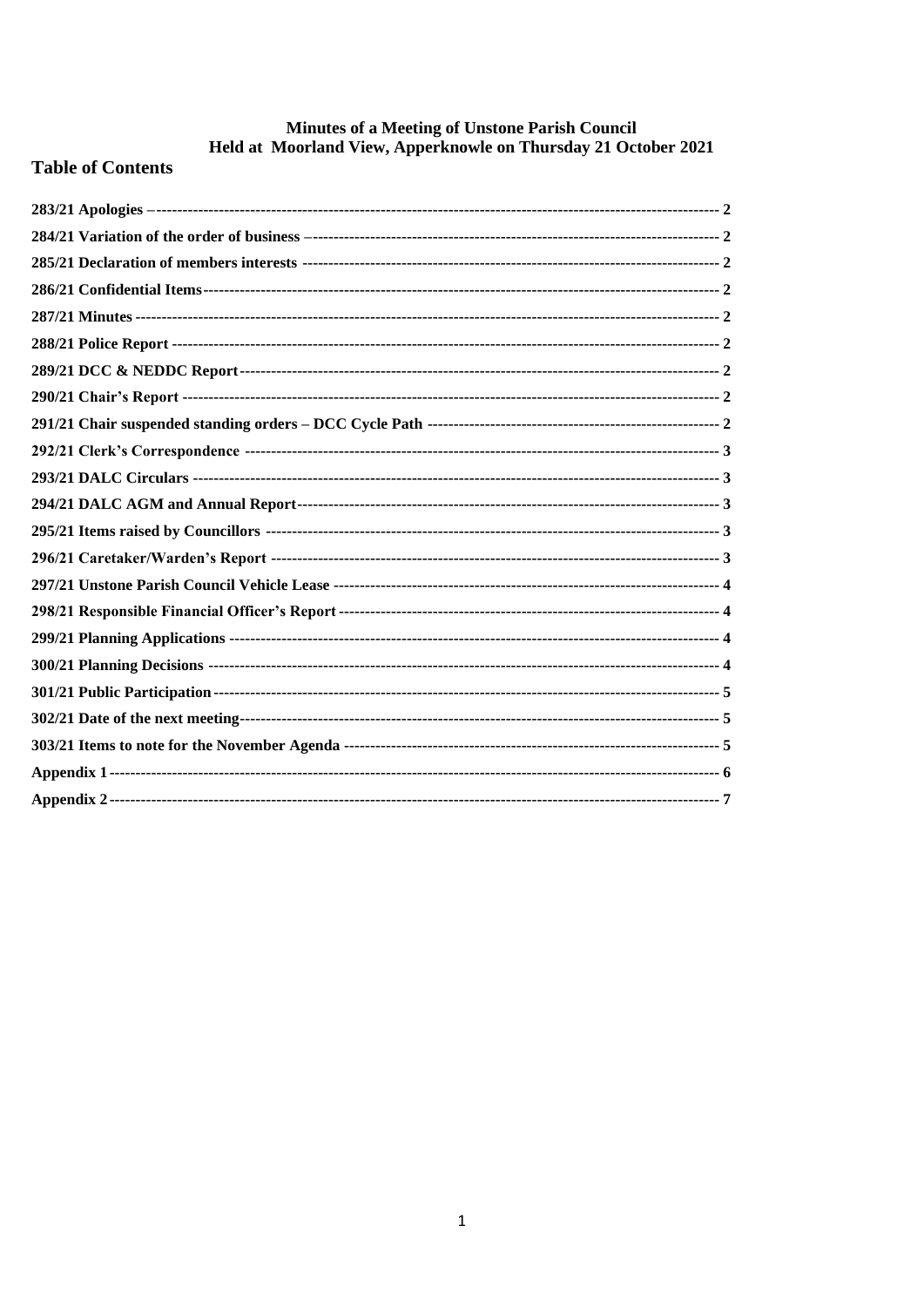#### **Minutes of a Meeting of Unstone Parish Council Held at Moorland View, Apperknowle on Thursday 21 October 2021**

**Present:** Cllr Hopkinson (in the Chair) Cllr Dale, Davison, Land, Hill, Lilleyman, Perkins, Rogers and Smith

**In Attendance:** E Smith (Relief Clerk/RFO), M Brown (Caretaker/Warden) and 6 members of the Public

<span id="page-1-0"></span>**283/21 Apologies –** None all in attendance

<span id="page-1-1"></span>**284/21 Variation of the order of business –** Move 8(h) to after Chairs announcements

<span id="page-1-2"></span>**285/21 Declaration of members interests** - Cllr Dale – Agenda Item 8(g) and 10(a)

- <span id="page-1-3"></span>**286/21 Confidential Items** – No confidential items
- <span id="page-1-4"></span>**287/21 Minutes** of the UPC meeting on Thursday 16 September 2021 **RESOLVED** Approved

#### <span id="page-1-5"></span>**288/21 Police Report**

PCSO Flowers sent a report detailing the following crimes which were reported in the Parish in September: 1 x Violent Crime Against Person and 1 x Criminal Damage.

Dronfield SNT would like to remind people that as we start to spend more time away from the home address or as the holidays abroad may be tempting now the restrictions have started to lift its important to think about your home security as well as taking into account sheds and out buildings as some of the incidents over the last month have been sheds and outbuildings. Dronfield SNT are happy to have a chat with residents about crime prevention advice feel free to contact the team and they would be happy to have individual discussions. **RESOLVED** to note

#### <span id="page-1-6"></span>**289/21 DCC & NEDDC Report - Cllr Dale reported:**

- 1. **Sharman Close** The pathways around Sharman a query was raised on who was responsible for it between Rykneld Homes and Derbyshire County Council (DCC). DCC are responsible they are on the list as and when funding becomes available.
- 2. **Hardhurst Road** Cllr Dale held a meeting at Hardhurst Road and it looks like they are working on a decision regarding the half moon area.
- 3. **Speedwatch Meeting for Crow Lane** Cllr Dale, Land, Smith, Hill, PCSO, Headteacher and County Council Officer held a meeting to discuss Crow Lane further.
- 4. **Apperknowle Parking Proposal** Planning application still on target for completion this year.
- 5. **CCTV Whittington Lane –** Planning application has now been approved.
- 6. **Archery on Community Hall Field –** NEDDC have not given permission for this.

#### <span id="page-1-7"></span>**290/21 Chair's Report - The Chair reported:**

The Chair reported that a meeting had taken place regarding the half moon area on Hardhurst Road. There are plans to stop people from parking in this area.

#### <span id="page-1-8"></span>**291/21 Chair suspended standing orders – DCC Cycle Path**

This was to allow DCC Senior Project Engineer to talk about Unstone Cycle Path **RESOLVED** Approved DCC to replace the bench and a stand alone bin. DCC Senior Project Manager to look at the alternative route proposed by the Council through Whittington Lane play area onto the new housing site (boat yard).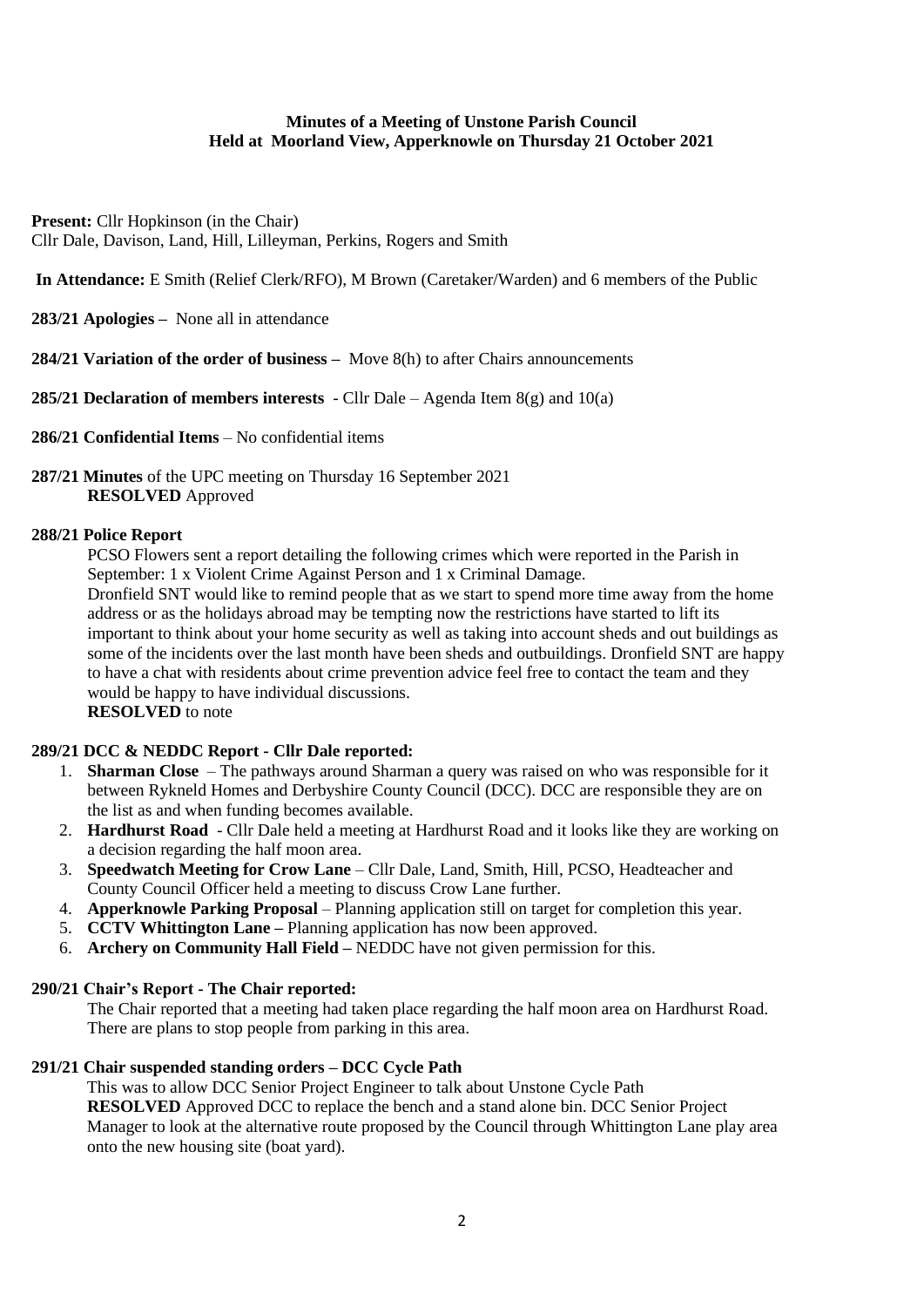#### <span id="page-2-0"></span>**292/21 Clerk's Correspondence**

- 1. Police and Crime Commissioner Grant The Clerk reported that the grant was for £5,000 maximum and the cost of installing CCTV at Brierley Park was coming in at just over £11,000 no application has been made to the Police and Crime Commissioner for this work. **RESOLVED** Noted
- 2. Severn Trent Water Road Works commencing 11 October 2021 on Crow Lane, Unstone Clerk had posted this information onto the Parish Council website. **RESOLVED** Noted
- 3. Road Closure Town End, Apperknowle 12 November 2021 for Openreach Clerk had posted this information onto the Parish Council website. **RESOLVED** Noted
- 4. NEDDC Leaders Parish Update 24 September 2021 **RESOLVED** Noted
- 5. NEDDC Taxi Licencing Policy Consultation Clerk had circulated the policy to all Councillors. **RESOLVED** Noted
- 6. Arboricultural Report (Tree) 15 September 2021 Clerk had circulated the report to Councillors. **RESOLVED** Clerk to obtain a quote for the works in the high category.
- 7. NEDDC Chairs Charity Appeal **RESOLVED** approved £50.00 from s137
- 8. Waste bin for Whittington Lane Play Area **RESOLVED** approved purchase of a waste bin for this area from NEDDC. Caretaker to install.

#### <span id="page-2-1"></span>**293/21 DALC Circulars**

DALC October newsletter had been circulated, copies were available from the Clerk. **RESOLVED** Noted

#### <span id="page-2-2"></span>**294/21 DALC AGM and Annual Report**

DALC annual report had been circulated. **RESOLVED** Noted

#### <span id="page-2-3"></span>**295/21 Items raised by Councillors**

- 1. Dronfield Town Council Burial Committee **RESOLVED** approved submission of the report produced by the working group. Thanked the relief Clerk for their work on the report.
- 2. Remembrance Day Plans Chair reported that the wreath had been ordered. Remembrance Day is 14 November and Councillor attendance would be appreciated. **RESOLVED** Noted

#### <span id="page-2-4"></span>**296/21 Caretaker/Warden's Report**

- 1. Work on fire shutter for bar/storeroom is scheduled for week commencing 1 November.
- 2. Boiler has been serviced on 3 October 2021.
- 3. Fire alarm inspection and emergency lighting system is scheduled for 18 October 2021.
- 4. Table top sale scheduled on 20 November 2021 in the Community Hall.
- 5. Routine checks on all bins, grit bins, bus stops and benches around the parish
- 6. Routine play area inspections and litter picking
- 7. Routine grass cutting, hedge cutting and weed control around the parish
- 8. Completed two training courses over the last two weeks. Ladder awareness and Lone worker.
- 9. Repaired loose matting at Brierley Park play area.
- 10. Repairs started on the War Memorial painting the walls ready for Remembrance Sunday.
- 11. Reseeding of the War Memorial has taken quite well.
- 12. Dog signs at Whittington Lane looking for a heavy duty sign for replacement.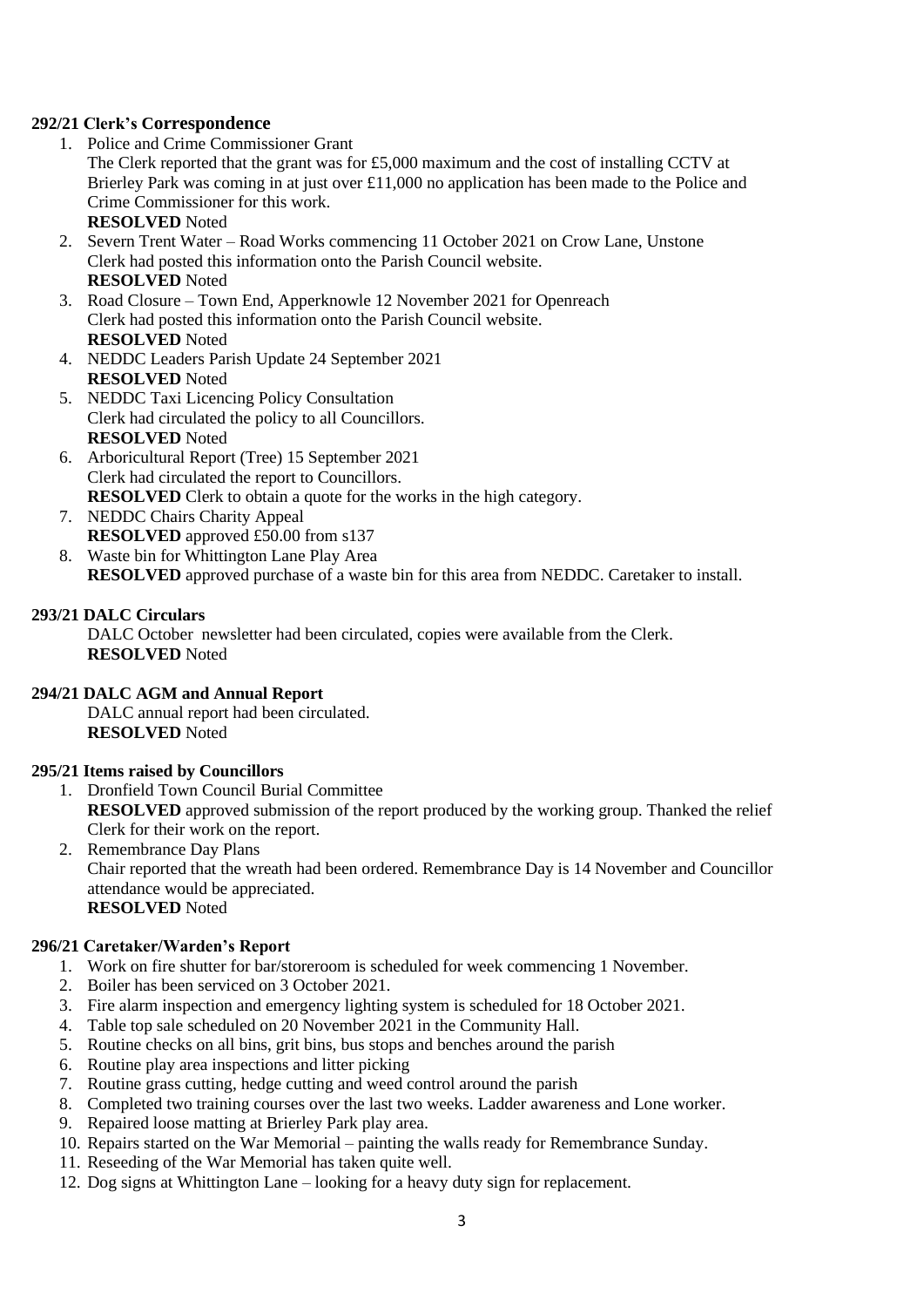- 13. Several cases of fly tipping have been reported around the parish
- 14. Bus stop light at Ramshaw Road reported to DCC.
- 15. Lamppost poppies and the new Tommy figure will be installed w/c 1 November 2021.
- 16. Winter plants for the beds at the Community Hall are ready to collect. **RESOLVED** to note

#### <span id="page-3-0"></span>**297/21 Unstone Parish Council Vehicle Lease**

**RESOLVED** approved purchase of Transit 350. Delegated powers to Clerk/RFO to secure a lease van until the new van will be available.

#### <span id="page-3-1"></span>**298/21 Responsible Financial Officer's Report**

- 1. The RFO's payment list for October 2021 totalling £8,626.31 had been circulated to Councillors (Appendix 1)
	- **RESOLVED** approved
- 2. The bank reconciliation up to 30 September 2021 had been circulated to Councillors (Appendix 2) **RESOLVED** approved
- 3. CCTV at Whittington Lane Play Area RFO reported that planning permission had been granted so dates can be sought for installation from Western Power and ASI Security. **RESOLVED** Noted
- 4. Van Insurance **RESOLVED** approved van insurance quote at £415.41
- 5. Budget/Precept 2022/23 **RESOLVED** approved precept at £85,325 for 2022/23.

#### <span id="page-3-2"></span>**299/21 Planning Applications**

NED 21/01136/AMEND – Non material amendment to planning application 19/01042/FLH to reduce size and shape of approved single-storey extension (Resubmission of 21/00947/AMEND) at 32 High Street, Apperknowle.

**RESOLVED** No comments made

NED 21/01141/AMEND – Non material amendment pursuant of 18/00900/FL to allow for provision of garage space at Top Farm, Ash Lane, Summerley.

**RESOLVED** No comments made

NED 21/00984/FLH – Application for conversion of existing storage building to accommodation ancillary to the dwelling house at Elmwood House, Snowdon Lane, Troway, Marsh Lane.

**RESOLVED** No comments made

NED 21/01162/FLH – Application for part demolition to rear, rebuild to 2 storeys with additional 2 storey rear extension, single storey garage and store, conversion of existing garage, new boundary wall and access gates at The Cornerstone, Main Road, Unstone

**RESOLVED** No comments made

NED 21/01201/FLH – Application to dismantle widen and rebuild lychgate to improve existing vehicular access at The Old Church, Westfield Lane, Middle Handley.

**RESOLVED** Clerk to forward residents concerns to NEDDC. Clerk to write to the Church and enquire about ownership of this area of land.

#### <span id="page-3-3"></span>**300/21 Planning Decisions**

NED 21/00670/FLH – Application to convert and extend an existing derelict outbuilding to provide an enclosed swimming pool at the Old School House, Lightwood Lane, Middle Handley – **Refused – 14 September 2021**

NED 21/00822/FLH – Erection of a detached garden studio to the rear at Stonedge, Westfield Lane, Middle Handley – **Conditionally approved – 17 September 2021**

NED 21/00907/FL – Installation of CCTV on a 5Mtr Altron tower – **Conditionally approved – 12 October 2021**

NED 21/00651/FLH – Creation of vehicular access and hardstanding at 209 Sheffield Road – **Conditionally approved – 8 October 2021**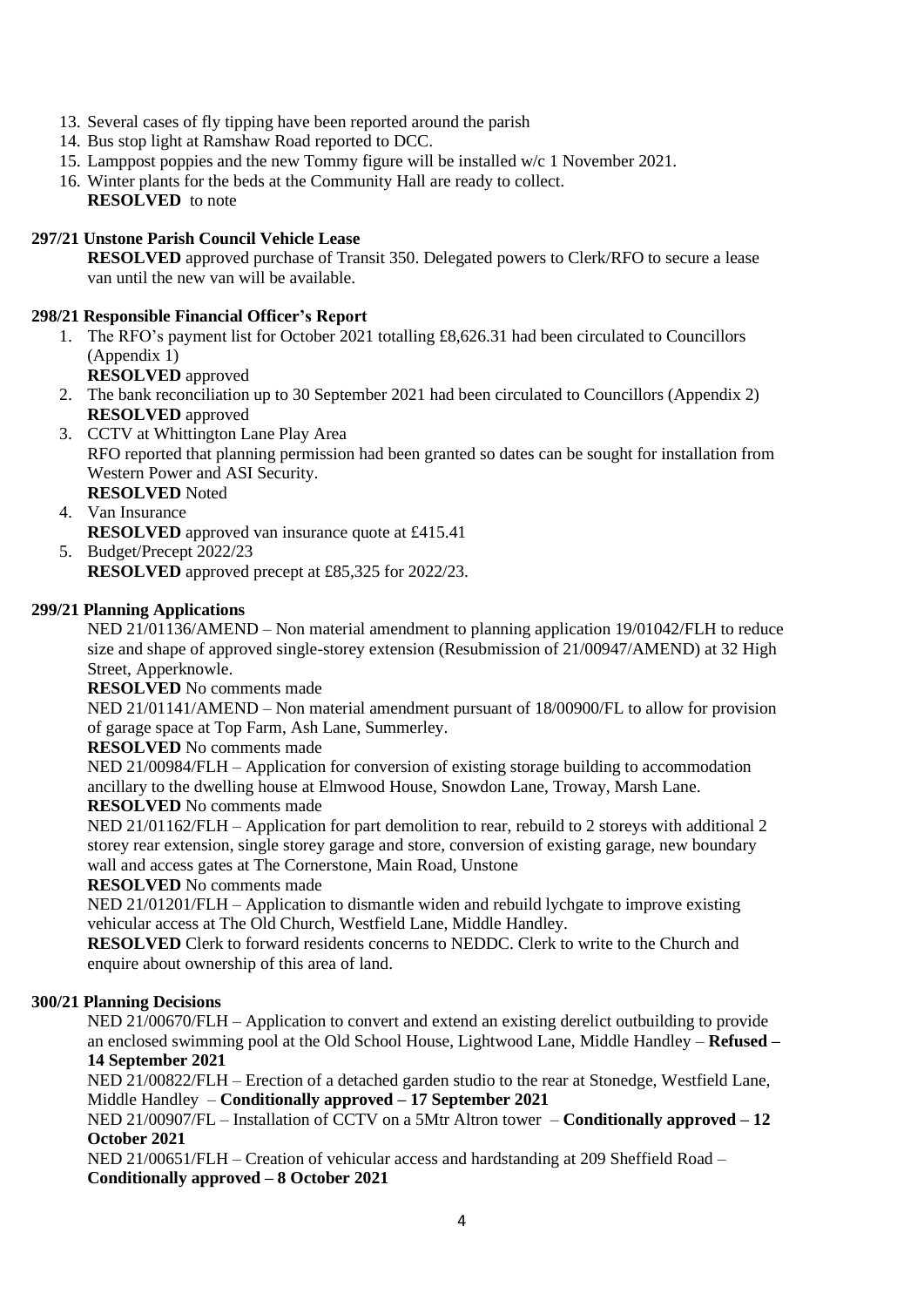#### **RESOLVED** to note

#### <span id="page-4-0"></span>**301/21 Public Participation**

A member of the public asked if a cycle track is narrow who has right of way a pedestrian or a cyclist. Cyclist should dismount and walk along the narrow sections.

A member of the public asked about the footpath on Gipsy Lane as it requires attention. Cllr Dale will report this to either Rykneld Homes or DCC.

#### <span id="page-4-1"></span>**302/21 Date of the next meeting** was confirmed for Thursday 18 November 2021 at 7pm

#### <span id="page-4-2"></span>**303/21 Items to note for the November Agenda**

None

The meeting closed at 8.34pm

Chair's signature………………………………………………………………………18 November 2021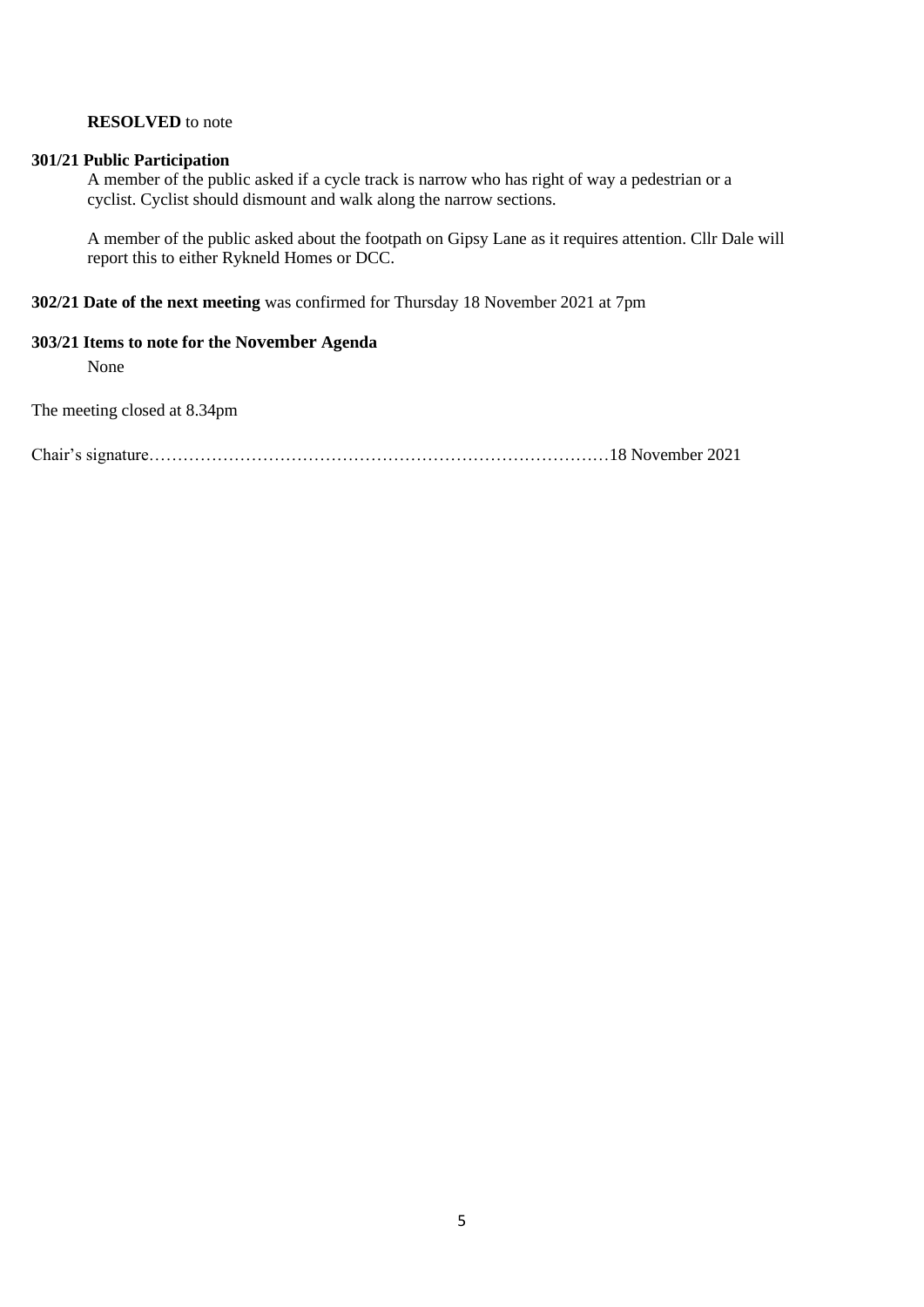#### **Appendix 1**

| October     | <b>Cheque Requests</b> |                                                                |               |                |              |  |  |
|-------------|------------------------|----------------------------------------------------------------|---------------|----------------|--------------|--|--|
|             | <b>Payee</b>           | <b>Details</b>                                                 | <u>Amount</u> | <b>Vat Rec</b> | <u>Total</u> |  |  |
| D/D         | Leasys                 | Van HP Charge 21/SAT/00109216                                  | £265.89       | £53.17         | £319.06      |  |  |
| D/D         | <b>NEDDC</b>           | <b>Trade Waste Collections</b>                                 | £38.09        | £0.00          | £38.09       |  |  |
| D/D         | <b>Unity Trust</b>     | Fuel, Planning Refund<br>Soil, Fuel, Tyre, OAP Supplys & Admin | $-E83.22$     | £3.33          | $-E79.89$    |  |  |
| D/D         | <b>Unity Trust</b>     | Fee                                                            | £416.12       | £72.51         | £488.63      |  |  |
| D/D         | <b>Nest</b>            | <b>Pension Contributions October 2021</b>                      | £93.01        | £0.00          | £93.01       |  |  |
| S/O         | <b>Wish Computers</b>  | Web site management                                            | £23.00        | £0.00          | £23.00       |  |  |
| D/D         | <b>British Gas</b>     | Gas Invoice (08/08 to 07/09/2021)                              | £24.92        | £1.24          | £26.16       |  |  |
| <b>BACS</b> | Zurich Insurance       | Insurance 01/10/21 to 30/09/2022                               | £1,337.05     | £0.00          | £1,337.05    |  |  |
| <b>BACS</b> | Zurich Insurance       | Vehicle Insurance 29/11/21 to 28/11/22                         | £415.41       | £0.00          | £415.41      |  |  |
| <b>BACS</b> | <b>NEDDC</b>           | Dog Bins (April to June 2021)                                  | £877.50       | £175.50        | £1,053.00    |  |  |
| <b>BACS</b> | <b>ED Steel</b>        | Gloves, Masks, Blades & Scrapers                               | £78.30        | £15.60         | £93.90       |  |  |
| <b>BACS</b> | <b>NALC</b>            | <b>Registration Fee</b>                                        | £50.00        | £10.00         | £60.00       |  |  |
| <b>BACS</b> | Jonathan Oakes         | <b>Tree Survey</b>                                             | £450.00       | £0.00          | £450.00      |  |  |
| D/D         | <b>ICO</b>             | <b>GDPR/Data Protection Fee</b>                                | £40.00        | £0.00          | £40.00       |  |  |
| <b>BACS</b> | <b>DCS Cleaning</b>    | September 2021 Clean                                           | £76.90        | £15.38         | £92.28       |  |  |
| <b>BACS</b> | <b>PPL/PRS</b>         | <b>Hall Music Licence</b>                                      | £102.60       | £20.52         | £123.12      |  |  |
| <b>BACS</b> | <b>Miscellaneous</b>   | Payroll October 2021                                           | £3,277.03     | £0.00          | £3,277.03    |  |  |

<span id="page-5-0"></span>BACS HMRC Payroll October 2021 **E776.46** £0.00 £776.46 **October 2021 Payments Total £8,259.06 £367.25 £8,626.31**